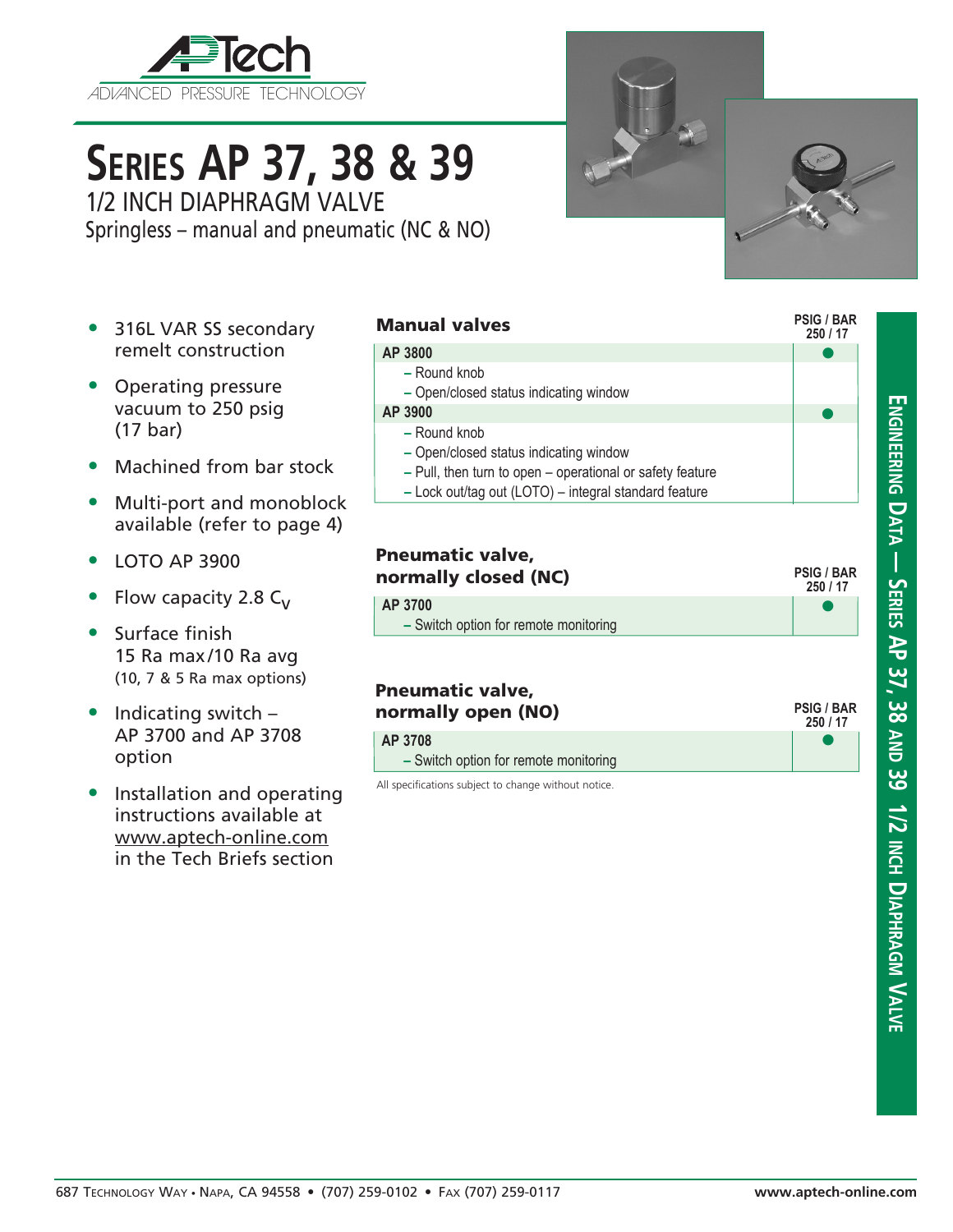## $H$  **1GH PURITY ~ HIGH VALUE**

#### Operating Parameters — all valves

| Inlet pressure  | vacuum to 250 psig (17 bar) |
|-----------------|-----------------------------|
| Outlet pressure | vacuum to inlet pressure    |
| Proof pressure  | 150% of operating pressure  |
| Burst pressure  | 300% of operating pressure  |

#### Other Parameters — all valves

| Inlet /outlet connectors | 3/8, 1/2 or 3/4 inch face seal or tube weld                            |  |
|--------------------------|------------------------------------------------------------------------|--|
| Flow coefficient (Cv)    | 2.8, $X_T = 1.0$                                                       |  |
| Internal volume          | $0.76$ in <sup>3</sup> (12.52 cm <sup>3</sup> )                        |  |
| Operating temperature    | -40° to +160°F (-40° to +71°C)*                                        |  |
| Surface finish           | 15 µin. Ra max /10 µin. Ra avg. (0.4/0.25 µm) standard;                |  |
|                          | 10 μin (0.25 μm); 7 μin (0.18 μm); and 5 μin (0.13 μm) Ra max optional |  |
| Inboard leakage          | $2 \times 10^{-10}$ sccs                                               |  |
| Outboard leakage         | $2 \times 10^{-9}$ sccs He                                             |  |
| Leakage across seat      | $1 \times 10^{-9}$ sccs He                                             |  |

#### Operating Parameters — pneumatic valves

| <b>Status</b>      | AP 3700 | normally closed (NC)          |  |
|--------------------|---------|-------------------------------|--|
|                    | AP 3708 | normally open (NO)            |  |
| Actuation port     |         | M5, side port                 |  |
| Actuation pressure |         | 80 to 100 psig (5.5 to 7 bar) |  |

#### Materials — wetted parts, all valves

| Body      | SS 316L secondary remelt                       |  |
|-----------|------------------------------------------------|--|
| Finish    | electropolished and passivated                 |  |
| Diaphragm | stainless steel 316L (Ni-Cr-Mo alloy optional) |  |
| Seat      | PCTFE (Polvimide optional)                     |  |

\*VS option 14º to 194ºF (-10º to + 90ºC). All specifications subject to change without notice.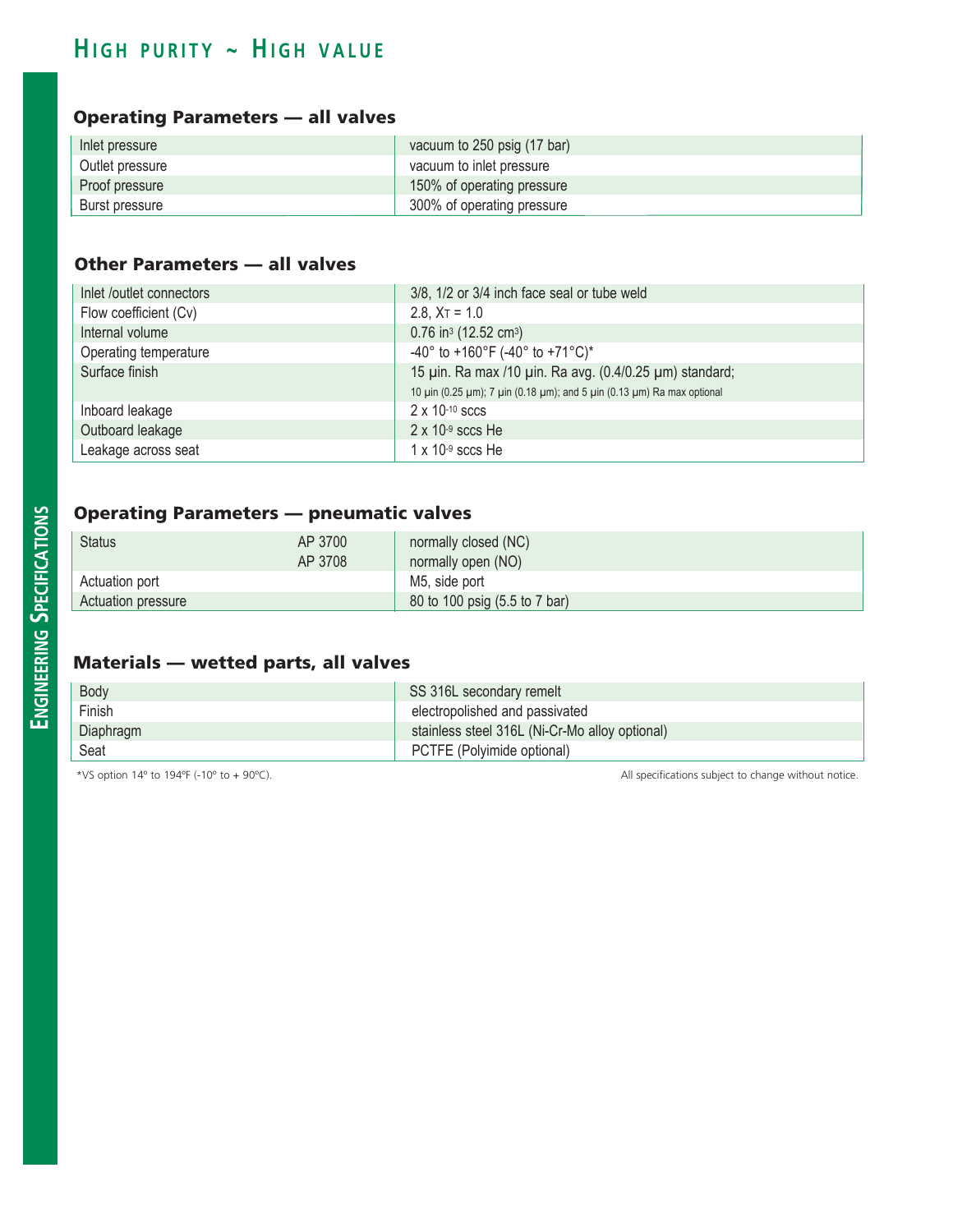



| $\circ$ | P.     |   |
|---------|--------|---|
|         | AP3900 | H |

- Metric dimensions are for reference only.
- Height of the valve (H) is an approximate value.
- All specifications subject to change without notice.
- AP3800 valve is shown in open position, AP3900 valve is shown in closed position.
- Fitting dimensions do not apply to monoblock configurations

| <b>VALVE</b> |       |      | н    |     | h    |      |
|--------------|-------|------|------|-----|------|------|
|              | inch  | mm   | inch | mm  | inch | mm   |
| AP3700       | ø2.48 | 63.0 | 5.0  | 127 | .56  | 14.2 |
| AP3708       | ø2.48 | 63.0 | 4.4  | 112 | .56  | 14.2 |
| AP3800       | ø2.25 | 57.2 | 2.85 | 72  | .56  | 14.2 |
| AP3900       | ø2.25 | 57.2 | 3.64 | 92  | .56  | 14.2 |

| <b>CONNECTION</b> |                  |      |  |
|-------------------|------------------|------|--|
|                   | inch $[\pm .02]$ | mm   |  |
| <b>FV8, MV8</b>   | 2.65             | 67.3 |  |
| TW6, TW8, TW12    | 4.25             | 108  |  |
| <b>FV12, MV12</b> | 3.20             | 81.3 |  |